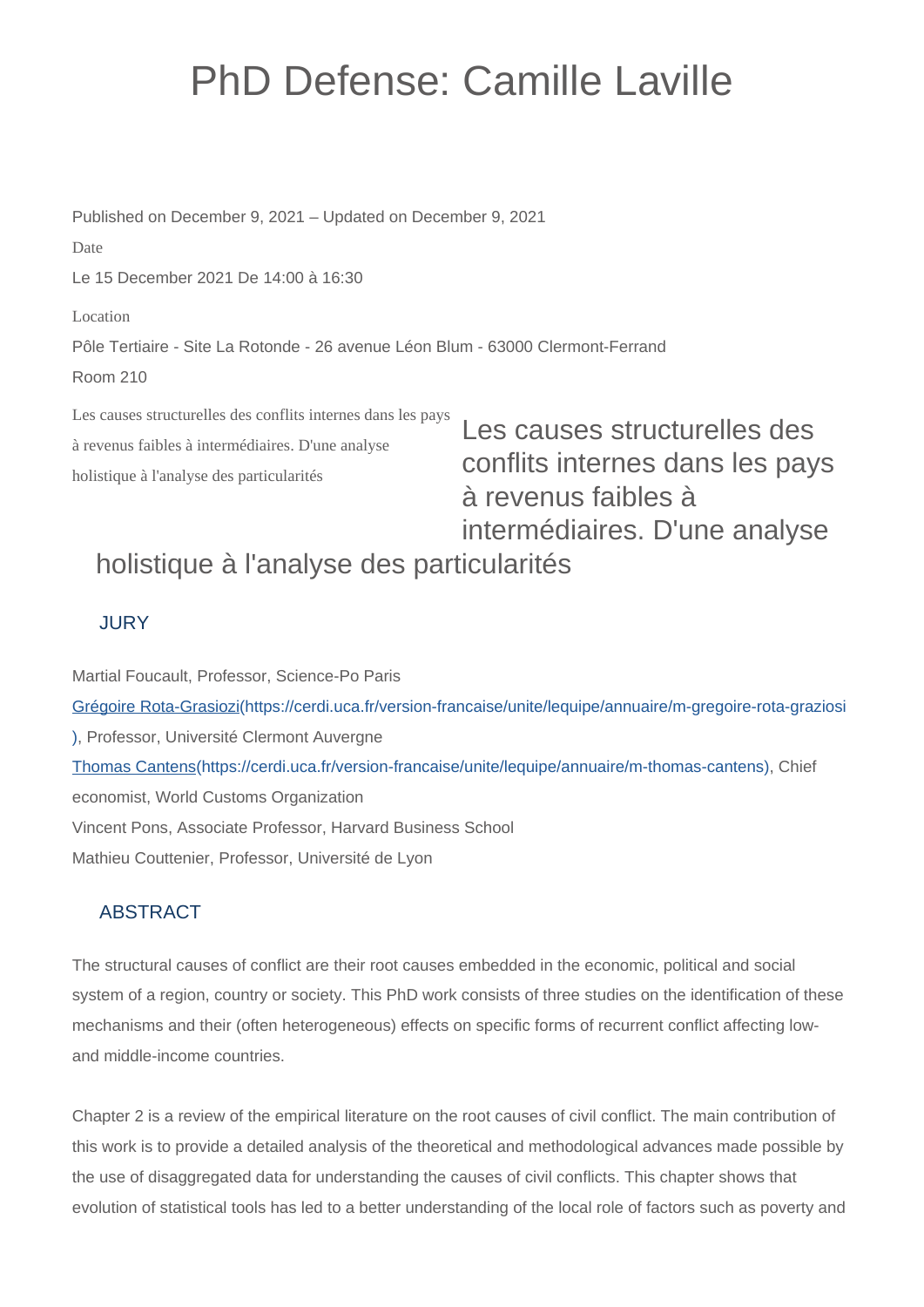natural resources, while at the same time providing promising research perspectives on contemporary and controversial issues such as climate change. However, accuracy gains from disaggregated data should not blind us to regional and global drivers of civil conflict. For example, issues of trade and social cohesion still need to be explored in greater depth because they are explained at the level of groups whose size is poorly understood.

Chapter 3 examines how shocks to the politicization of religious identities influence the risk of political conflict over time. The politico-religious shocks studied in this chapter are the emblematic international trips of Pope John Paul II (between 1979 and 2003). How do the Pope's travels affect the risk of political conflict according to the religious diversity of the countries visited? The results suggest that Pope John Paul II's travels reduce the risk of political conflict by about 9-20% in the host countries over a 4-year horizon. Nevertheless, this effect is heterogeneous depending on the religious structure of the countries visited. The decrease in risk occurs mainly in countries where Catholics represent a very small share of the population. When the level of religious polarization and the proportion of Catholics are high, papal visits increase the risk of political conflict by up to 19.5% after two years. These results show that religious polarization structurally exposes countries to brief episodes of political tension following political and religious events.

Chapter 4 focuses on the contemporary economic and geographic causes of conflicts between transhumant herders and sedentary farmers in Nigeria. Is competition for the scarce Nigerian grassland a factor of violence between nomadic herders from Niger and Nigerian farmers? This article analyses the security implications of cross-border transhumance between Niger and Nigeria at the scale of 0.5x0.5 degree cells between 2006 and 2016. Using spatial panel techniques and satellite data on land cover, it questions the importance of grassland grabbing strategies as a cause of the recent herder-farmer conflicts in Nigeria. The obtained results are not very consistent with the idea that the monopolization of the last grazing resources is the main reason for these conflicts. We also find a significant negative geographical spillover effect of pasture on the risk of herder-farmer conflict in neighboring cells. Thus, it appears that it is more the absence of pasture in the surrounding area than its presence where the herder is that affects the opportunity cost of herders to enter into conflict.

#### **KEYWORDS**

Internal conflicts, low-income countries, middle-income countries, opportunity cost, politicization, scarce resources.

**[theses.fr/en/s189544\(http://theses.fr/en/s189544\)](http://theses.fr/en/s189544)**